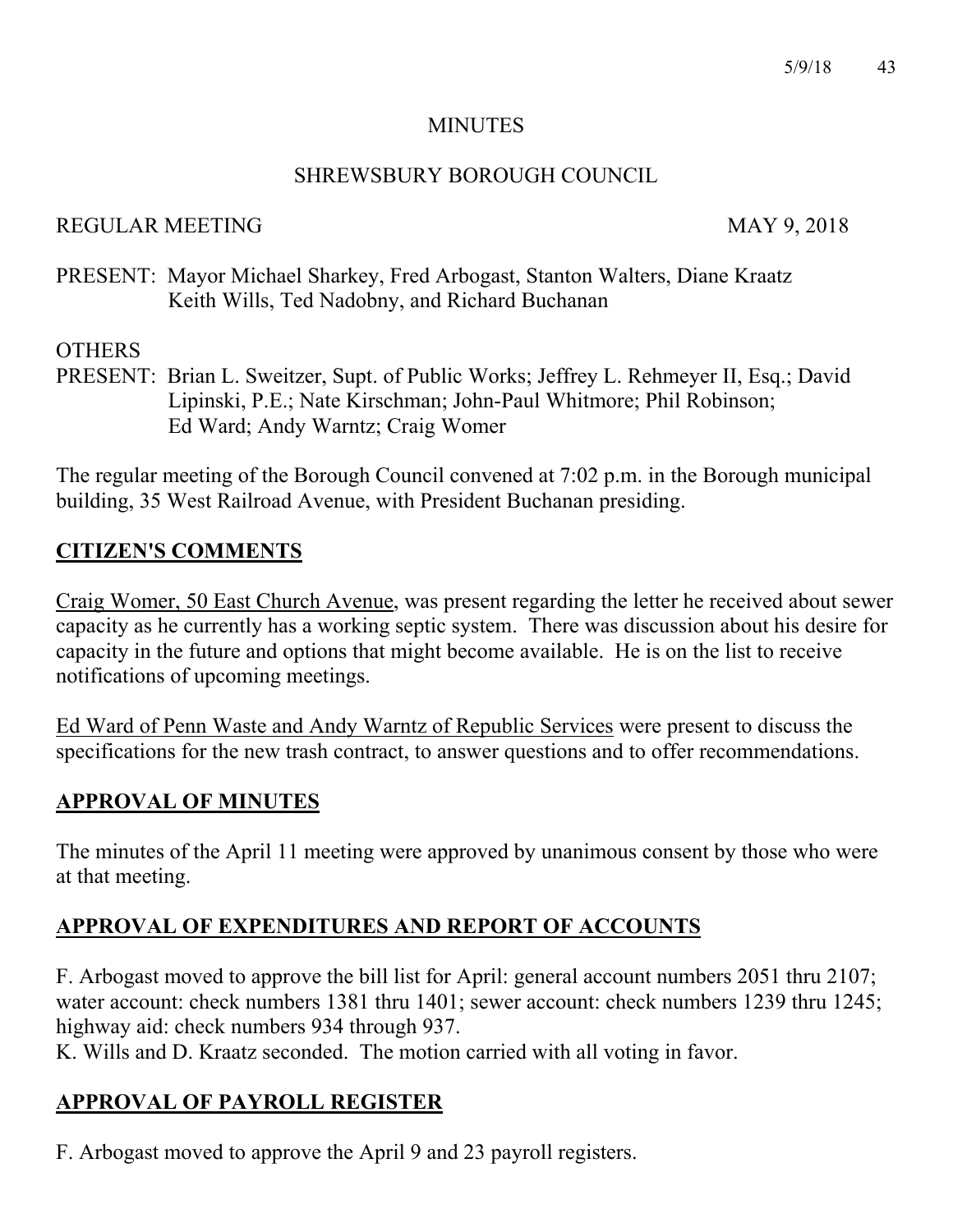S. Walters seconded. The motion carried with all voting in favor.

# **SUBDIVISION AND LAND DEVELOPMENT BUSINESS**

### Eitzert Farms Subdivision of Lots 40 and 53

Staff met on Tuesday and the lots do meet the minimum square footage requirements. They will return to staff on June 12.

## **Codes Enforcement**

There were 11 permits issued in April.

### **Southern Regional Police Department** – Mayor Sharkey

The Police Commission met on May 2. It is still unknown whether the department will be vacating the current offices even though New Freedom Borough gave notice at the beginning of the year they need to vacate. New Freedom Borough Council meets on Monday, May 14, and depending on the outcome of that meeting, Council may need to meet on the continuation meeting date of May 16 if notice to withdraw needs to be given.

### **Water & Sewer** – T. Nadobny/Supt. Sweitzer

### Sewer Meeting

Shrewsbury Borough, New Freedom Borough, Shrewsbury Township, and Hopewell Township representatives met this morning about sewer EDUs and capacity. The next meeting is June 4 at 7:00 p.m. at the Township offices. About 120 letters were sent to owners of undeveloped land and commercial customers in the Borough with approximately 30 responses having been received. Another letter will be mailed to give an update prior to the first meeting. New Freedom and Shrewsbury Boroughs will meet on May 17 at 7:00 p.m. to discuss the proportionate share report and why we can't get an accurate figure to budget for operational expenses.

### Village Well Maintenance

Kohl Brothers removed the vertical turbine pump and the corroded and leaking pipe from the well on April 23. The well was producing 60 gallons per minute and permitted for 125 gallons per minute. The pump test will need to be performed next year for the permit renewal. The estimated cost of repair is \$34,950.00.

### Smith Brothers Garage Fuel Pumps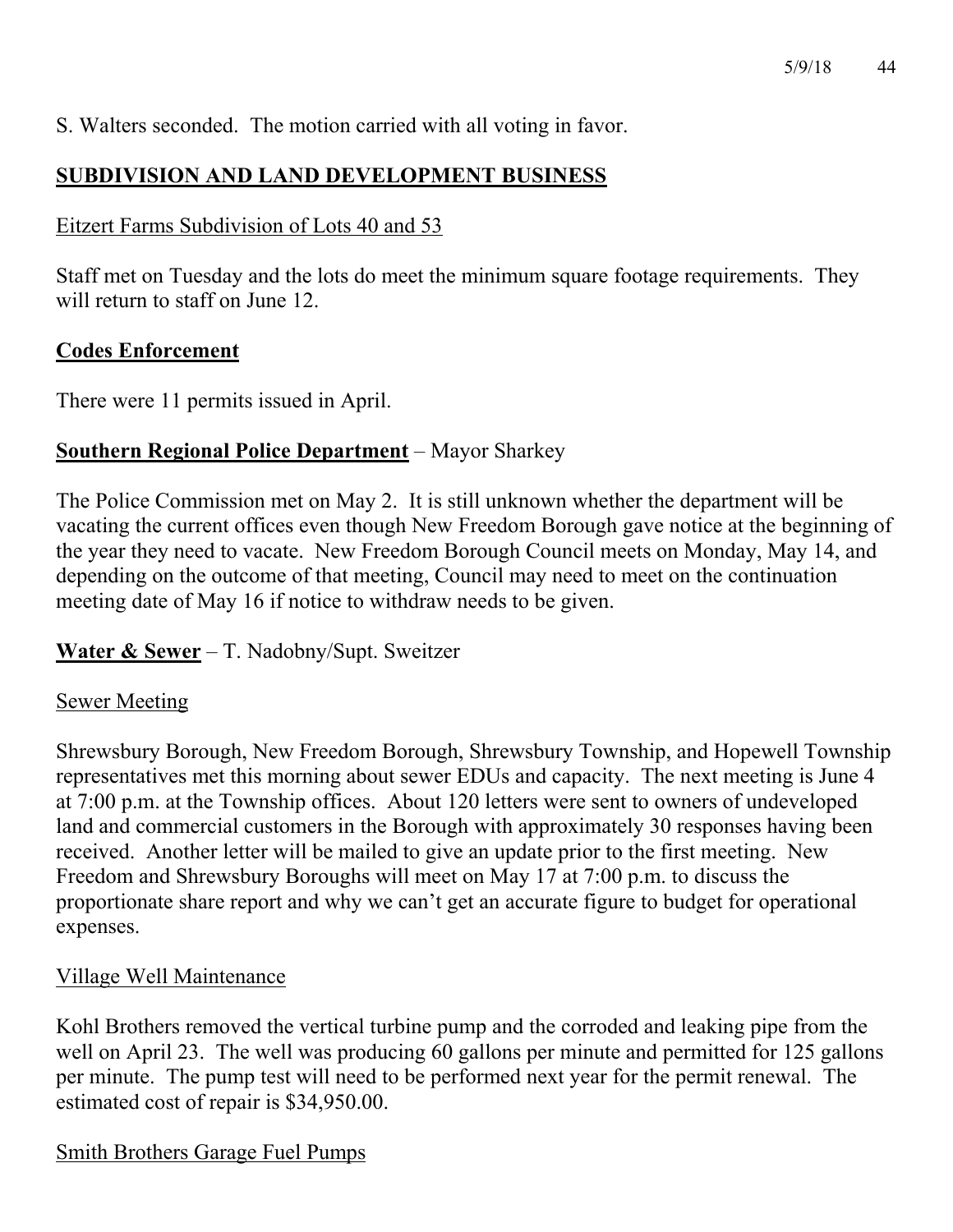The garage has applied for temporary fuel tank status which means they will be able to have empty fuel tanks for three years (September, 2020).

#### Shrewsbury Township Wellhead Inspection Ordinance

The initial letter was sent to all Shrewsbury Township well owners in a Wellhead Protection zone based on Exhibit A and B of the ordinance passed by Shrewsbury Township. Supt. Sweitzer has inspected 12 wells to date and the only issues are that the well caps are not "water tight". Four well owners passed the inspection with the remaining residents replacing their caps to meet the requirements.

#### Essex Circle Drive Sewer Project

This sewer project was completed in May of 2017. The lines were televised to satisfy the contractor's one year warranty. Two sewer laterals have rolled gaskets and should be repaired by Fitz & Smith.

#### Deer Creek Stream Restoration

A grant was approved in the amount of \$45,028.62 with our share being a little over \$5,000.00 through the York County Conservation District with funding from Exelon to restore a portion of Deer Creek.

T. Nadobny moved to approve the signing of the Exelon HIP Funding Program Agreement. K. Wills seconded. The motion carried with all voting in favor.

#### **Public Roads & Lighting** – M. Sharkey

#### Traffic Calming

Several residents requested the traffic calming meeting to study options for safer roads with traffic calming technology. The first step is to create a policy. Supt. Sweitzer asked if the instructor with LTAP should be at the initial meeting.

S. Walters moved that the instructor from LTAP attend the first meeting with reimbursement not to exceed \$500.00.

D. Kraatz seconded. The motion carried with all voting in favor.

#### North Main Street Curb Replacement Project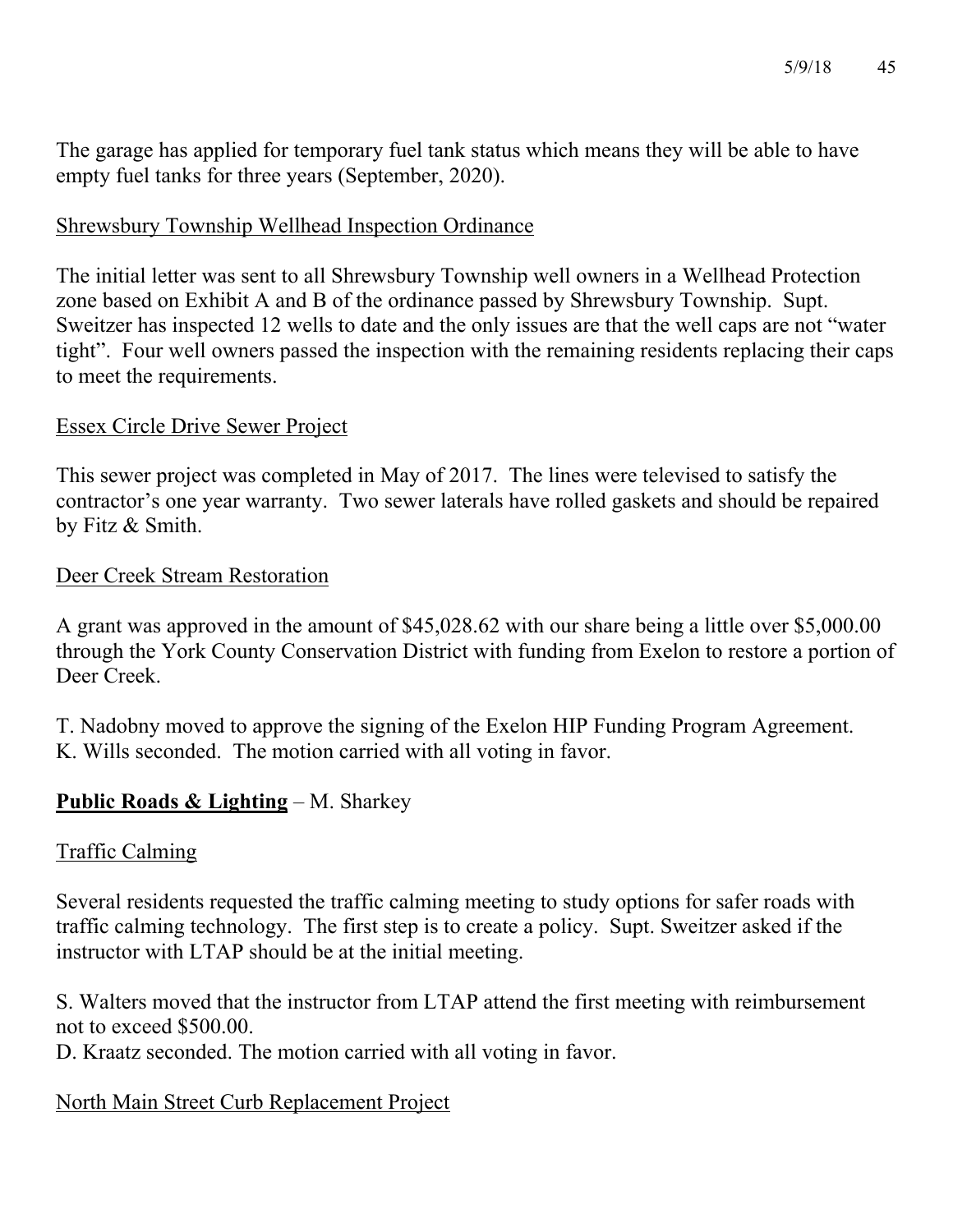We are still waiting for Comcast and Verizon to move their utilities off the old poles and onto the new poles. JAL Concrete is pouring the curb for \$9,515.00, half of which was paid to them to start building the concrete forms.

#### North Main Street Paving

Highway Materials and PennDOT are discussing an extension from the original August 3 deadline. The paving contractor and PennDOT will be at the June meeting to discuss the construction schedule including one or two night shifts.

### 2018 Paving Projects

Core samples were taken from South Sunset Drive, Onion Boulevard, and Hill Street in March and April and we are still waiting on the results to determine the blacktop mix. The 2018 paving project will consist of Hill Street and Onion Boulevard. Macmor Construction, the 2017 water project contractor, will repair the final water line trench paving the week of May 14. North Highland Drive, Linden Avenue, and South Sunset Drive will be paved by Macmor Construction to finish the 2017 water line project.

### **Public Lands, Buildings and Finance** – F. Arbogast

#### Sweeney Park

The Church of the Latter Day Saints volunteers worked at Sweeney Park on April 28 to stripe the parking lot, clean the pavilions, and rake the pine grove and leaves.

#### 703 South Main Street Telephone Work

Verizon has scheduled a new date to unbury the lines that run through a storm sewer pipe under South Main Street, replacing the damaged phone wire box and telephone line replacement for May 15.

### **ENGINEER'S REPORT**

#### 2018 DCED Grant

The grants will be awarded in July and no work can start on the water lines until the grant is awarded or denied.

#### Apple Tree Court Stormwater Basin Discharge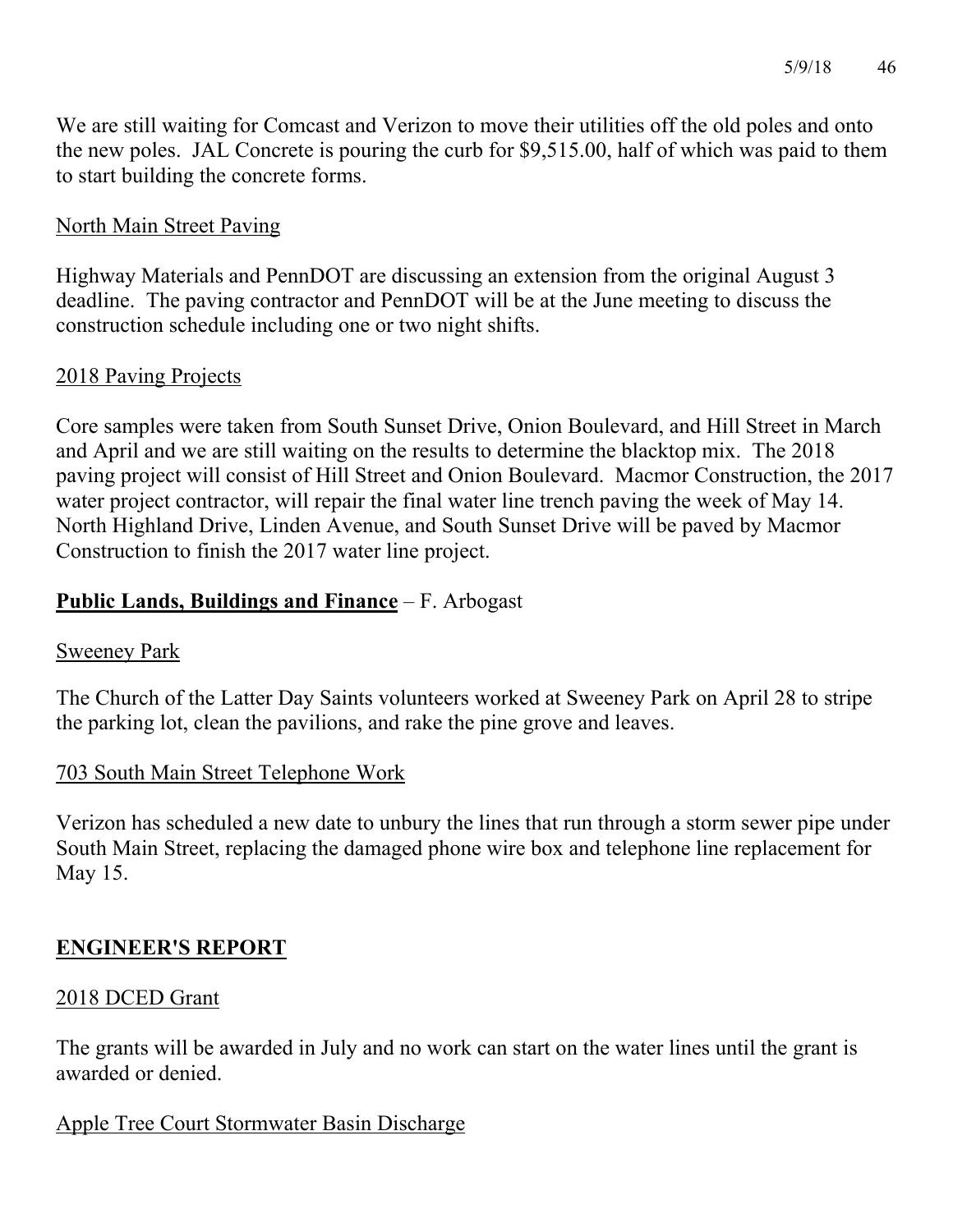We are still waiting on suitable conditions to do the work.

#### PennDOT Exit 4 Stormwater Management

Eng. Lipinski's office has been coordinating and working with PennDOT's engineer, Wallace Montgomery, regarding the stormwater facilities for this project.

#### Deer Creek Pump Station Wet Well Expansion

The contract documents will be complete by the end of April for bidding in May and awarding at the May Authority meeting and June Council meeting.

#### 95 East Forrest Avenue Extension

Another time extension was granted last month for an additional three months.

#### 95 and 99 East Forrest Avenue

The grading plan was approved at the April 24 meeting by Council.

#### Meadow Well Permit

Eng. Lipinski prepared an initial response/request letter to the USFWS regarding the PNDI hit on a bog turtle. SRBC requested that they review the letter prior to his issuance to USFWS.

#### Deer Creek Pump Station Sewer Meter Analysis

The final report will be presented to the Authority at the May 23 meeting.

#### Johnson Controls EDUs

The EDU situation is being monitored based on the quarterly sewer bills.

### **SOLICITOR'S REPORT**

#### Market Square Shopping Center Stormwater Issues

There has been no response from the letter that was sent to Attorney Matkov. Notification was given also that the vegetation downstream of the property was trimmed per their request.

#### Stewartstown Railroad Request for Water and Sewer Service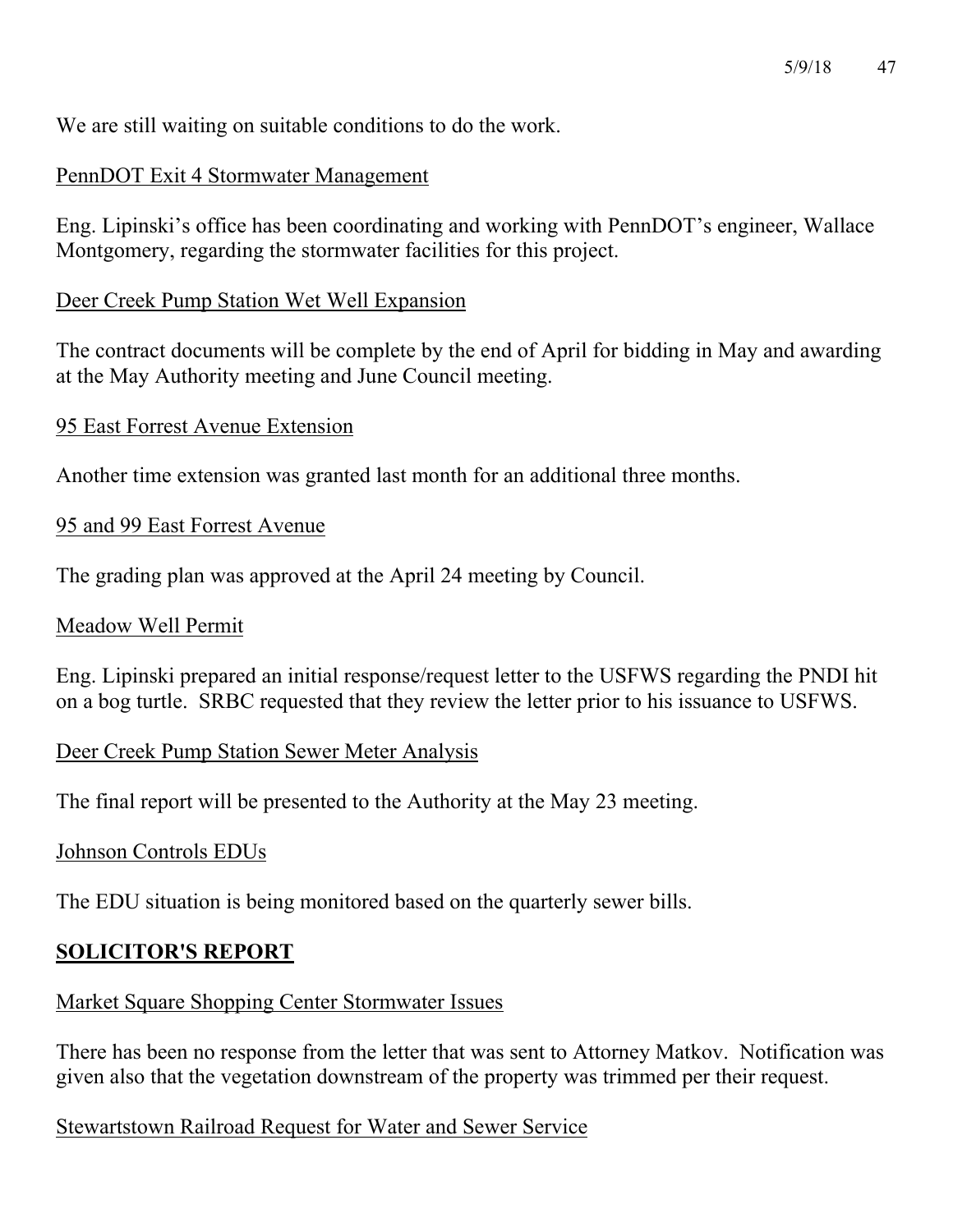A request was made for water and sewer service to be provided at 429 South Main Street. Supt. Sweitzer will propose that in exchange for waiving the water and sewer tapping fees and quarterly water, sewer, and trash billing that the Railroad agree to bypass Omega Rail and all existing and future crossing and lease fees be voided.

#### Eitzert Farms Recreation Fee Agreement

The Agreement has been signed by Terra Nova and the Borough.

### Act 48 of 2017 New PA Fireworks Law

Information was received from Attorney Jayne Katherman requesting a review of zoning laws relative to fireworks facilities. Council did not direct that any further action be taken in response to it, at this time.

### Kennel Issues

Regarding 13 Tree Hollow Drive, there are one dog, one cat, and two certified service dogs. Council could consider changing the definition of a kennel to focus on boarding animals for profit rather than a number of animals and to allow in certain zones. Sol. Rehmeyer will respond back next month with suggested changes to the Zoning Ordinance to include incorporation of licensing by the State and to define compensation.

### Former Library/Penn Mar Building

Sol. Rehmeyer received a call from another attorney that one of that attorney's clients is interested in the property. If sold, it would need to be publicly bid.

### Fire Company Costs

The Ordinance and Resolution were revised to recover costs incurred in certain emergency response situations. This will presented next month after a revision to avoid inadvertent billing to residents. A motion was made by F. Arbogast and seconded by T. Nadobny to advertise the ordinance but was rescinded after discussion to clarify who should be billed.

#### Emergency Services and Public Safety Primer Seminar

CGA Law Firm is sponsoring a seminar on May 31 from 3:30 – 5:00 p.m.

### **Public Safety, Welfare and Personnel** – F. Arbogast

Battery Backups at Two Intersections on East Forrest Avenue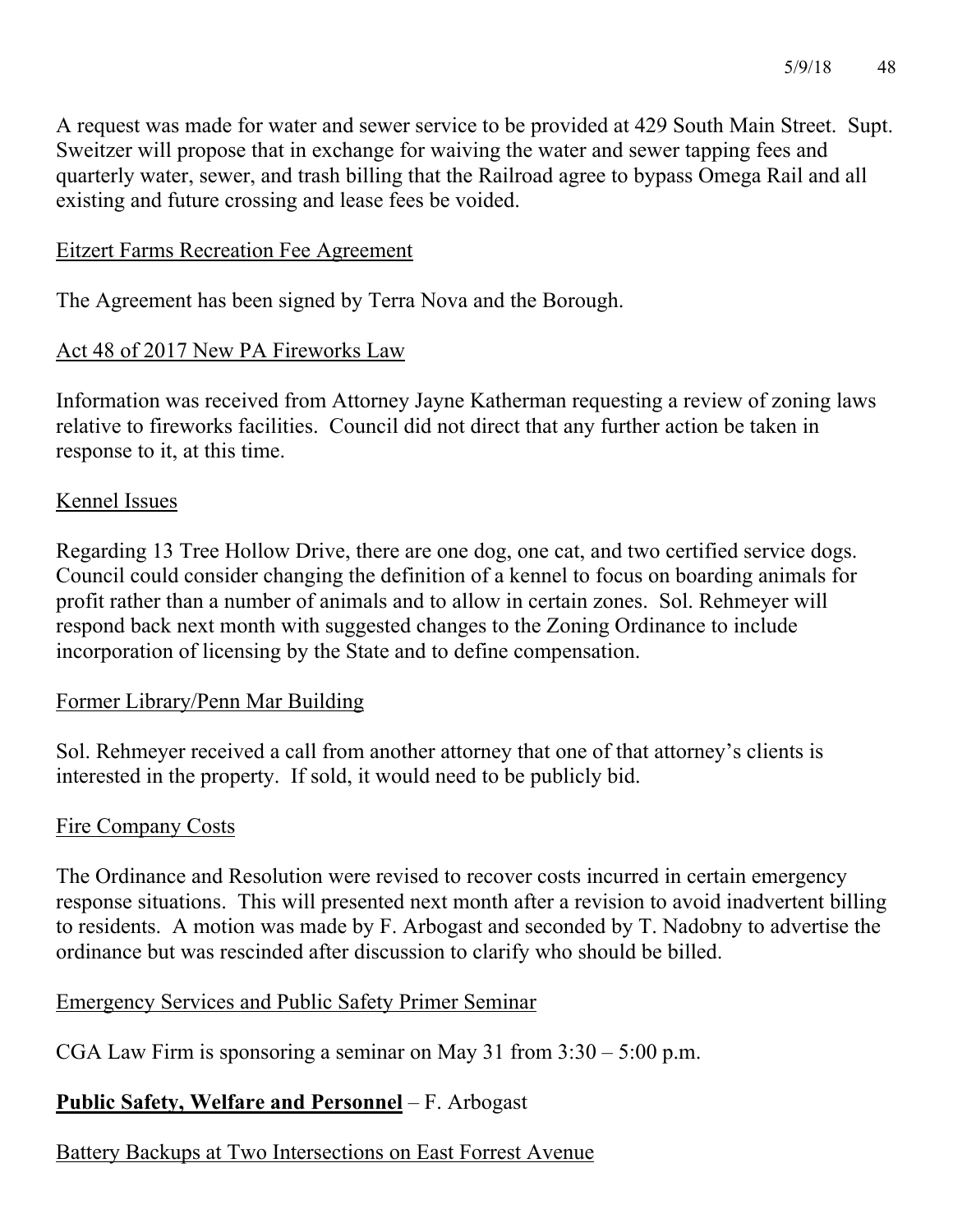Funds were budgeted for 2018 to pay for half of battery backup installations at the traffic signal at 73 East Forrest Avenue and the intersection of East Forrest Avenue and Mount Airy Road at a cost of \$8,000.00 per intersection. These costs are shared with the Township.

F. Arbogast moved that the Borough pay half of the cost to have battery backups installed at the two intersections.

S. Walters seconded. The motion carried with all voting in favor.

### ARLE Grant Application for Battery Backups at Two Borough Intersections

F. Arbogast stated the ARLE grant funding opens up June 1 and would like the Borough to apply for a grant to install battery backups at the intersections of Main Street and Forrest Avenue and Main Street and Old Farm Lane/Constitution Avenue.

F. Arbogast moved that the Secretary be authorized to apply for an ARLE grant for the two battery backup installations.

D. Kraatz seconded. The motion carried with all voting in favor.

### SCEMA Meeting

The meeting is tomorrow evening; the emergency operations plan will be presented and will need to be approved by each municipality.

#### Pension Investments

A meeting was held two weeks ago with R. J. Hall & Company. Last year, the plan investments gained just under 15%. The investment goal is 60% equity and 40% fixed and currently it is 70% equity and 30% fixed. Expenses will be paid from equity with investment going into the fixed accounts.

#### **Secretary's Report** – C. Bosley

Taken earlier.

### **York Adams Tax Bureau** – M. Sharkey

The last meeting was held in Adams County. The Borough is set to receive \$3,346.48 in excess income funds. An ad hoc committee was formed to investigate a vendor to supply and install bullet proof glass at both locations.